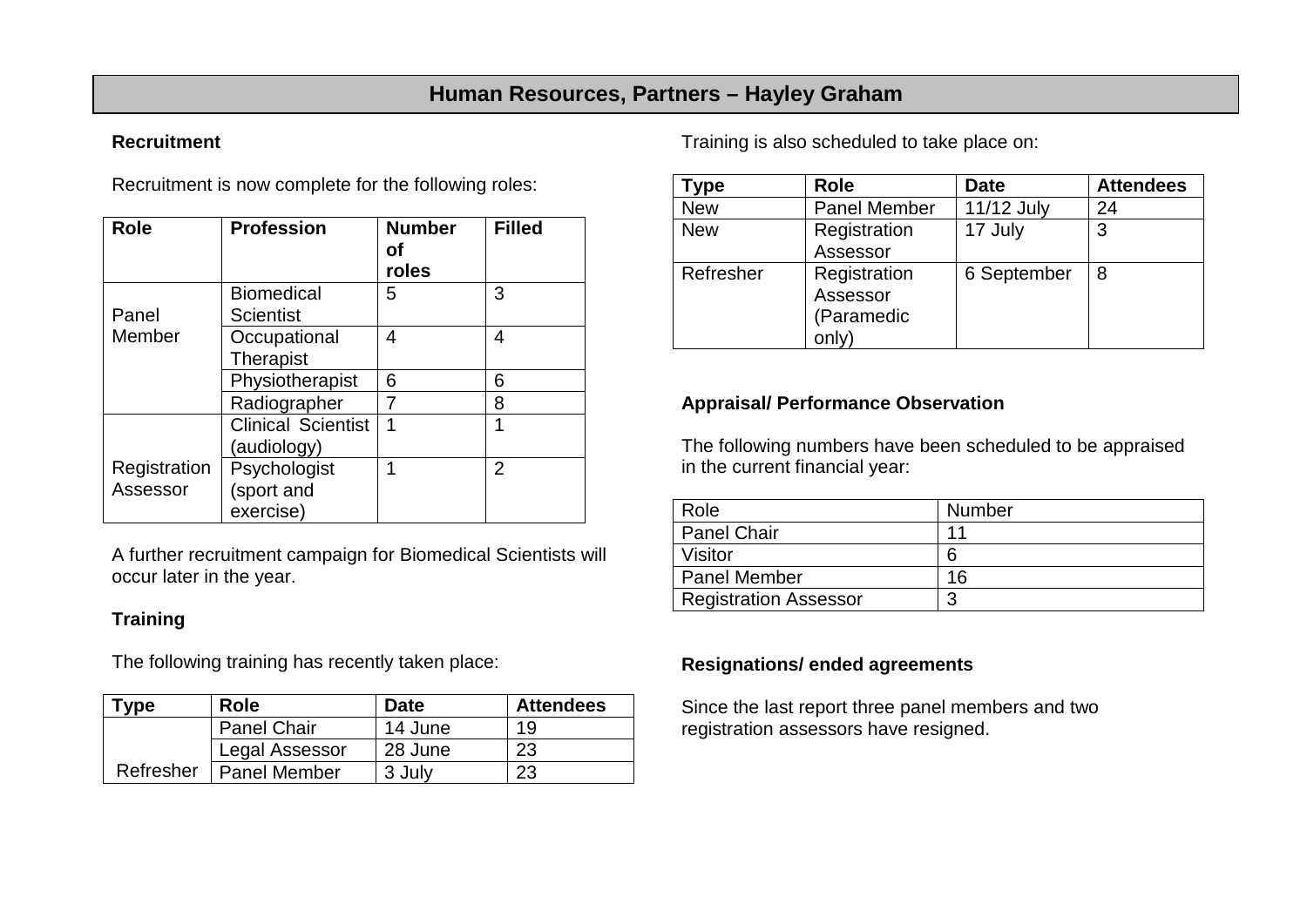**Health and Care Professions Council Partner Statistics Report April 2012 - March 2014**

|                                      | 2012           |         |          |                |                |          |                |          |          | 2013     |                       | and members and visitors |          |                |                                                                                                 |  |  | 2014 |  | 10/11      | 11/12      | 12/13      | 13/14      | 13/14                       |
|--------------------------------------|----------------|---------|----------|----------------|----------------|----------|----------------|----------|----------|----------|-----------------------|--------------------------|----------|----------------|-------------------------------------------------------------------------------------------------|--|--|------|--|------------|------------|------------|------------|-----------------------------|
| <b>Panel Members</b>                 |                |         |          |                |                |          |                |          |          |          |                       |                          |          |                | Apr May Jun Jul Aug Sep Oct Nov Dec Jan Feb Mar Apr May Jun Jul Aug Sep Oct Nov Dec Jan Feb Mar |  |  |      |  | <b>FYE</b> | <b>FYE</b> | <b>FYE</b> | <b>YTD</b> | Forecast                    |
| <b>Arts therapists</b>               | 8              |         | 8        |                | 6              |          |                |          |          |          | 6                     |                          |          | 6              | 6                                                                                               |  |  |      |  |            |            |            |            | 10                          |
| <b>Biomedical scientists</b>         | 9              |         | 9        | 9              | 9              | 9        | 9              | 9        |          |          | 9                     | 9                        | 9        | 9              | 9                                                                                               |  |  |      |  | 12         |            |            |            | <b>g</b>                    |
| <b>Chirops &amp; podiatrists</b>     | 12             | 12      | 12       | 11             | 11             | 11       | 11             | 11       | 11       | 11       | 11                    | 11                       | 11       | 11             | 11                                                                                              |  |  |      |  | 12         | -11        | 11         | 11         | 11                          |
| <b>Clinical scientists</b>           | 17             | 16      | 16       | 15             | 12             | 12       | 12             | 12       | 12       | 12       | 12                    |                          | 12       | 12             | 12                                                                                              |  |  |      |  | 18         | 12         | 12         | 12         | 22                          |
| <b>Dietitians</b>                    | 8              |         | 8        | 8              | 8              |          |                |          |          |          | 8                     | 8                        | 8        | 8              | 8                                                                                               |  |  |      |  | 8          |            |            | 8          | 8                           |
| <b>Hearing aid dispensers</b>        | 9              |         | 9        | 9              | 9              | 9        | 9              | 9        |          |          | 9                     | 9                        | 9        | 9              | 9                                                                                               |  |  |      |  |            |            |            |            |                             |
| <b>Occupational therapists</b>       | 9              |         | 9        | 9              | 9              | 9        | q              | 9        |          | 11       | 11                    | 10                       | 10       | 10             | 10                                                                                              |  |  |      |  | 10         | 10         | 10         | 10         | 10                          |
| <b>Operating Dept Practitioner</b>   | 13             | 13      | 13       | 13             | 13             | 13       | 13             | 13       | 13       | 13       | 13                    | 13                       | 13       | 13             | 13                                                                                              |  |  |      |  |            | 13         | 13         | 13         | 13                          |
| <b>Orthoptists</b>                   | 6              |         | 6        | 4              |                |          |                |          |          | F        | 5                     | 5                        | 5        | 5              | 5                                                                                               |  |  |      |  |            |            |            | 5          | $\sqrt{5}$                  |
| <b>Paramedics</b>                    | 18             | 20      | 20       | 20             | 20             | 20       | 20             | 20       | 20       | 20       | 20                    | 20                       | 20       | 20             | 20                                                                                              |  |  |      |  | 15         | 20         | 20         | 20         | 20                          |
| Physiotherapists                     | 24             | 24      | 24       | 24             | 24             | 24       | 24             | 24       | 24       | 24       | 24                    | 24                       | 24       | 24             | 24                                                                                              |  |  |      |  | 25         | 24         | 24         | 24         | 18                          |
| <b>Practitioner psychologists</b>    | 29             | 29      | 29       | 29             | 29             | 29       | 29             | 29       | 29       | 29       | 29                    | 29                       | 28       | 28             | 26                                                                                              |  |  |      |  | 28         | 29         | 29         | 28         | 28                          |
| <b>Prosthetists &amp; Orthotists</b> | 5              |         | 5        | 5              | 5              |          | 5              |          |          | 5        | 5                     | 5                        | 5        | 5              | 5                                                                                               |  |  |      |  | 3          |            |            | 5          | 5                           |
| Radiographers                        | 15             | 15      | 15       | 15             | 15             | 15       |                |          |          | 14       | 14                    | 14                       | 14       | 14             | 14                                                                                              |  |  |      |  | 15         | 14         | 14         | 14         | 14                          |
| <b>Social workers</b>                | O              |         |          |                | 34             | 34       | 34             |          | 34       | 34       | 34                    | 34                       | 34       | 34             | 34                                                                                              |  |  |      |  |            | 34         | 34         | 34         | 34                          |
| Speech/ Language Ther                | 10             | 10      | 10       | 10             | 10             | 10       | 10             | 10       | 10       | 15       | 15                    | 15                       | 15       | 15             | 15                                                                                              |  |  |      |  |            | 15         | 15         | 15         | 15                          |
| Lay members                          | 48             | 47      | 47       | 47             | 62             | 62       | 60             | 60       | 59       | 58       | 58                    | 57                       | 57       | 57             | 57                                                                                              |  |  |      |  | 50         | 57         | 57         | 57         | 57                          |
| <b>Total</b>                         |                | 240 240 | 240      | 234 280        |                | 280 277  |                | 277      | 276      | 283      | 283                   | 281                      | 280      | 280            | 278                                                                                             |  |  |      |  | 237        | 281        | 281        | 280        | 288                         |
|                                      |                |         |          |                |                |          |                |          |          |          |                       |                          |          |                |                                                                                                 |  |  |      |  |            |            |            |            |                             |
| <b>Visitors</b>                      |                |         |          |                |                |          |                |          |          |          |                       |                          |          |                |                                                                                                 |  |  |      |  | <b>FYE</b> | <b>FYE</b> | <b>FYE</b> | <b>YTD</b> | Forecast                    |
| <b>Arts therapists</b>               | 12             | 12      | 12       | 12             | 12             | 12       | 12             | 12       | 11       | 11       | 11                    | 11                       | 11       | 11             | 11                                                                                              |  |  |      |  | 13         | 12         | 11         | 11         | 13                          |
| <b>Biomedical scientists</b>         | 10             | 10      | 10       | 10             | 10             | 10       | q              |          |          |          | 8                     |                          | 8        | 8              | 9                                                                                               |  |  |      |  | 12         | 11         |            | 8          | q                           |
| <b>Chirops &amp; podiatrists</b>     | 11             | 11      | 11       | 11             | 11             | 11       | 11             | 11       | 11       | 11       | 11                    | 11                       | 11       | 11             | 11                                                                                              |  |  |      |  |            | 11         | 11         | 11         | 12                          |
| <b>Clinical scientists</b>           | 13             | 12      | 12       | 12             | 12             | 12       | 12             | 12       | 12       | 12       | 14                    | 14                       |          |                | $\overline{7}$                                                                                  |  |  |      |  |            |            | 14         |            |                             |
| <b>Dietitians</b>                    | 8              |         | 8        | 8              | 8              | 8        | 8              | 8        | 8        | 8        | 8                     | 8                        | 8        | 8              | 8                                                                                               |  |  |      |  |            |            |            |            |                             |
| <b>Hearing aid dispensers</b>        | Δ              |         | 4        | $\overline{4}$ | $\overline{4}$ | 4        | $\overline{4}$ | 4        | 4        | 4        | 4                     | 4                        |          |                |                                                                                                 |  |  |      |  |            |            |            |            |                             |
| <b>Independent Prescribers</b>       |                |         |          |                |                |          |                |          |          |          | 9                     | 9                        |          | 9              | 9                                                                                               |  |  |      |  |            |            |            |            | 9                           |
| <b>Occupational therapists</b>       | 13             | 13      | 12       | 12             | 12             | 12       | 12             | 12       | 12       | 12       | 13                    |                          | 13       | 13             | 13                                                                                              |  |  |      |  | 12         | 13         | 13         | 13         | 13                          |
| <b>Operating Dept Practitioner</b>   | 10             | 10      | 10       | 10             | 10             | 10       | 10             |          |          |          | 10                    |                          | 10       | 10             | 10                                                                                              |  |  |      |  | 10         | 10         | 10         | 10         | 10                          |
| <b>Orthoptists</b>                   | 4              |         |          |                |                |          |                |          |          |          |                       |                          | Δ        |                | Δ                                                                                               |  |  |      |  |            |            |            | 4          | $\overline{4}$              |
| <b>Paramedics</b>                    | 16             | 16      | 16       | 16             | 16             |          | 15             |          |          |          | 14                    | 14                       | 14       | 14             | 14                                                                                              |  |  |      |  | 15         | 16         | 14         | 14         | 14                          |
| Physiotherapists                     | 14             |         | 14       | 14             |                |          |                |          |          | 13       | 13                    | 13                       | 13       | 13             | 13                                                                                              |  |  |      |  | 13         | 15         | 13         | 13         | 13                          |
| <b>Practitioner psychologists</b>    | 31             | 30      | 29       | 29             | 28             | 28       | 27             |          | 27       | 27       | 27                    | 27                       | 27       | 28             | 28                                                                                              |  |  |      |  | 30         | 31         | 27         | 28         | 27                          |
| <b>Prosthetists &amp; orthotists</b> | $\overline{2}$ |         |          | Δ              |                |          |                |          |          |          | Δ                     | 4                        | Δ        |                | 4                                                                                               |  |  |      |  |            |            |            | 4          |                             |
| Radiographers                        | 16             | 16      | 16       | 16             | 16             | 16       | 16             | 16       | 16       | 16       | 17                    | 17                       | 17       | 17             | 17                                                                                              |  |  |      |  | 15         | 16         | 17         | 17         |                             |
| Social workers/ AMHP                 | O              |         | $\Omega$ | $\Omega$       | 23             | 24       | 24             | 24       | 24       | 24       | 28                    | 28                       | 28       | 28             | 28                                                                                              |  |  |      |  |            |            | 28         | 28         | 28                          |
| Speech/ Language Ther                | 10             | 10      | 10       | 10             | 10             | 10       | 10             | 10       | 10       | 10       | 10                    | 10 <sup>1</sup>          | 10       | 10             | 10                                                                                              |  |  |      |  | 9          | 10         | 10         | 10         | 10                          |
| Lay members<br>Total                 | 4              | 178 176 |          | 176 176        | 4<br>198       | 4<br>199 | 4<br>196       | 4<br>195 | 4<br>192 | 4<br>192 | $\overline{4}$<br>209 | 209                      | 4<br>202 | $\overline{4}$ | 4<br>203 204                                                                                    |  |  |      |  | 166        | 173        | 209        | 203        | $\overline{5}$<br>19<br>210 |